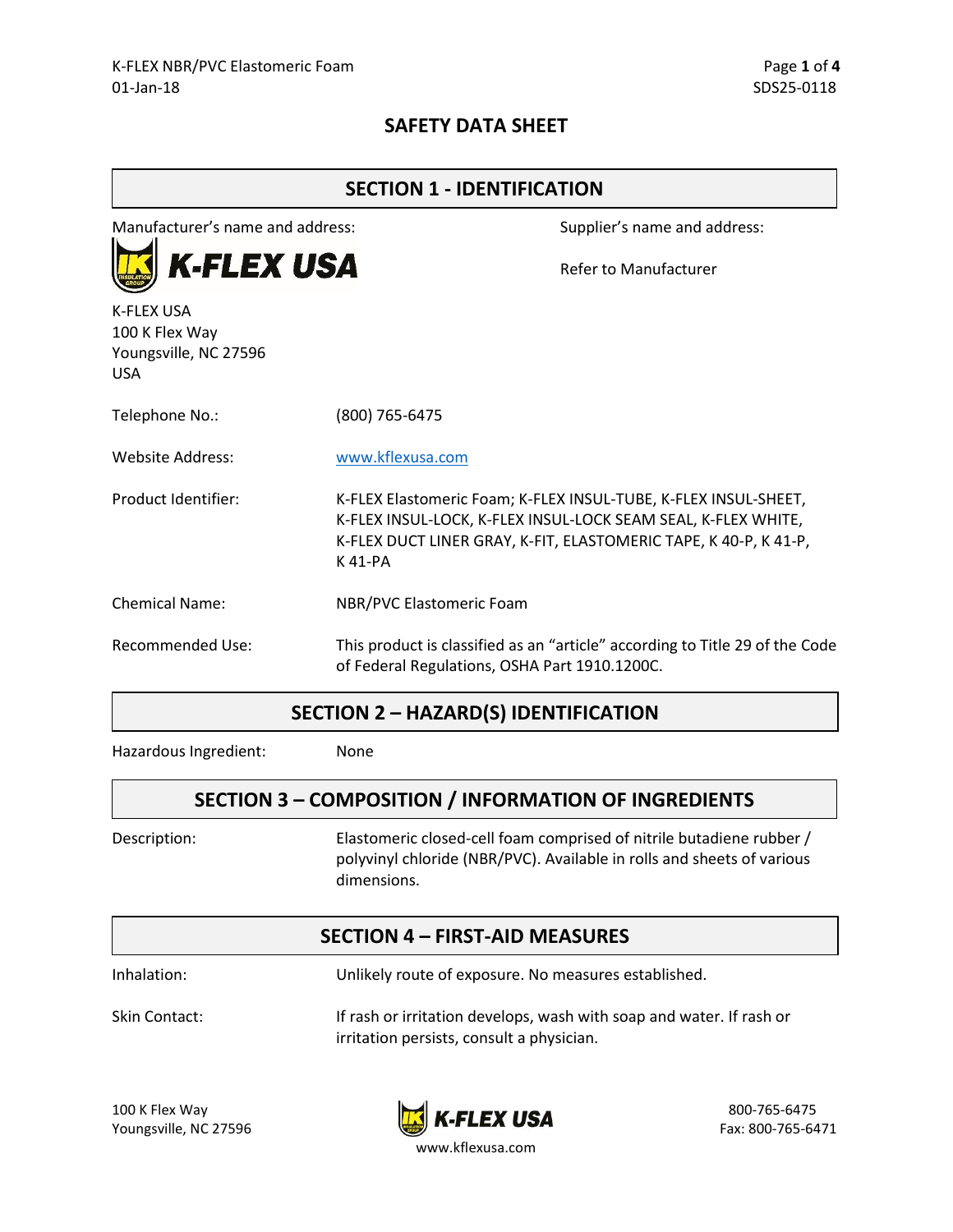| Eye Contact:                                       | Small particles may cause irritation. Flush with water. If irritation<br>persists, consult a physician.                                    |  |
|----------------------------------------------------|--------------------------------------------------------------------------------------------------------------------------------------------|--|
| Ingestion:                                         | Unlikely route of exposure. No adverse effects anticipated.                                                                                |  |
| <b>SECTION 5 - FIRE-FIGHTING MEASURES</b>          |                                                                                                                                            |  |
| <b>Extinguishing Media:</b>                        | Water, CO <sub>2</sub> , Dry Chemical, Foam                                                                                                |  |
|                                                    | Special Firefighting Procedures: Recommend NIOSH/MSHA approved self-contained breathing<br>apparatus and full protective clothing be worn. |  |
| <b>Decomposition Products:</b>                     | Upon combustion, HCI, HCN, and other hazardous gases may be<br>evolved.                                                                    |  |
|                                                    | <b>SECTION 6 - ACCIDENTAL RELEASE MEASURES</b>                                                                                             |  |
| <b>Personal Precautions:</b>                       | Recommend light to medium duty cloth or leather gloves and approved<br>safety glasses.                                                     |  |
| <b>Emergency Procedures:</b>                       | None.                                                                                                                                      |  |
| <b>SECTION 7 - HANDLING AND STORAGE</b>            |                                                                                                                                            |  |
| Hints for Safe Handling:                           | None.                                                                                                                                      |  |
| Hints for Fire and Explosion<br>Protection:        | None.                                                                                                                                      |  |
| Hints for Separation of<br>Incompatible Materials: | None.                                                                                                                                      |  |
| <b>Storage Recommendations:</b>                    | Avoid storage in confined areas where temperatures may exceed<br>51°C (125°F).                                                             |  |
|                                                    | TRAIC IREBCAL                                                                                                                              |  |

## **SECTION 8 – EXPOSURE CONTROLS / PERSONAL PROTECTION**

| <b>Medical Conditions Aggravated</b> |  |  |  |
|--------------------------------------|--|--|--|
| Not established.                     |  |  |  |
|                                      |  |  |  |
| N/A                                  |  |  |  |
|                                      |  |  |  |
| N/A                                  |  |  |  |
|                                      |  |  |  |

Youngsville, NC 27596

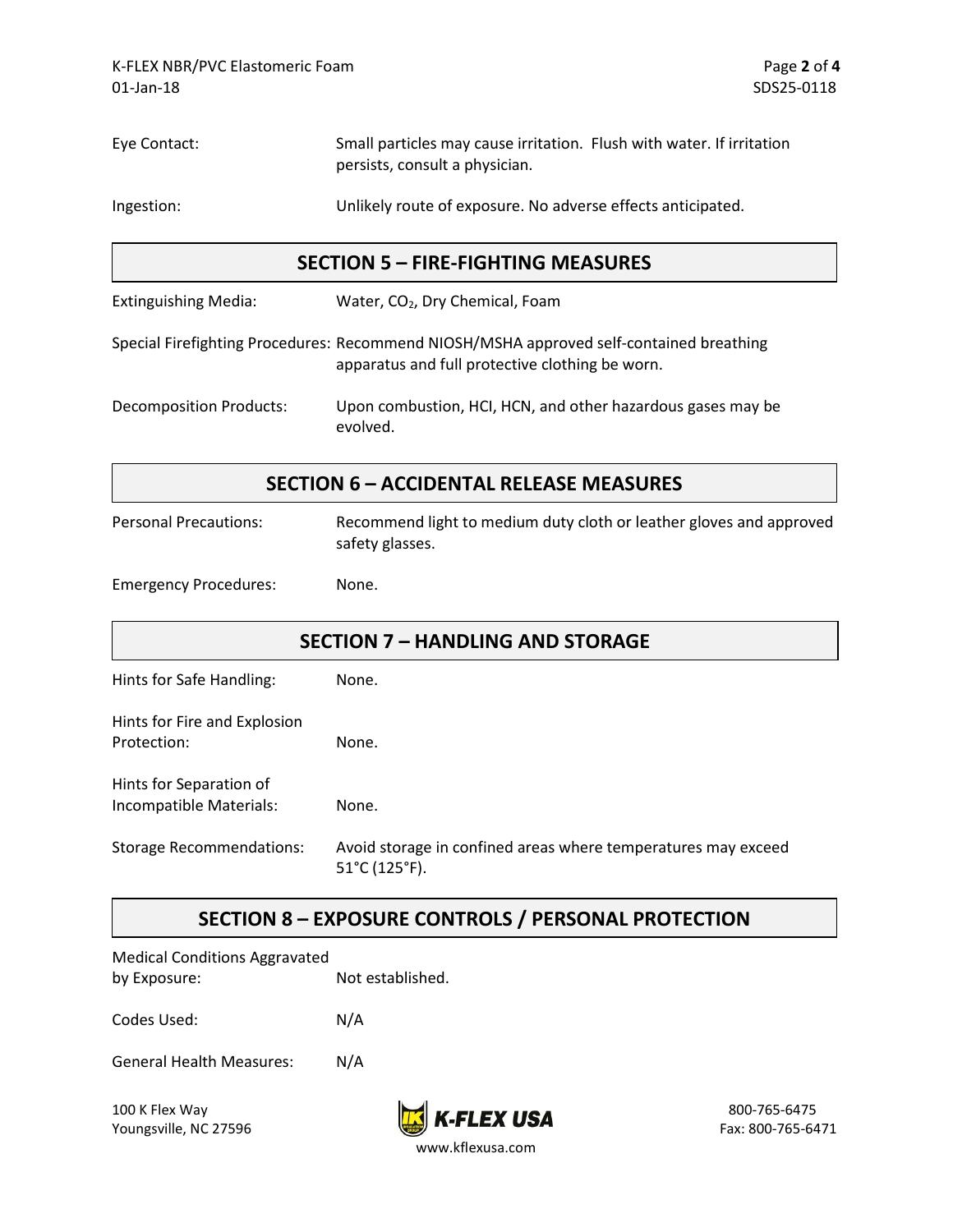Engineering Controls: Local exhaust ventilation is recommended for control of airborne dust, fumes, and vapors in confined areas.

#### **SECTION 9 – PHYSICAL AND CHEMICAL PROPERTIES**

| Appearance:                      | Sheets, rolls, and tubes; some with self-adhesive |
|----------------------------------|---------------------------------------------------|
| Color:                           | Black, white, or gray.                            |
| Odor:                            | Negligible to no odor.                            |
| <b>Melting Point:</b>            | N/A                                               |
| <b>Boiling Point:</b>            | N/A                                               |
| Lower Explosion Limit:           | N/A                                               |
| <b>Upper Explosion Limit:</b>    | N/A                                               |
| Vapor Pressure @ 20°C:           | 0.1                                               |
| Vapor Density (Air = $1$ ):      | N/A                                               |
| Solubility:                      | Insoluble                                         |
| Specific Gravity ( $H_2O = 1$ ): | N/A                                               |
| Flash Point:                     | N/A                                               |
|                                  |                                                   |

| <b>SECTION 10 - STABILITY AND REACTIVITY</b> |                                                                         |  |
|----------------------------------------------|-------------------------------------------------------------------------|--|
| Stability:                                   | Stable.                                                                 |  |
| Incompatibility:                             | N/A                                                                     |  |
| <b>Decomposition Products:</b>               | Upon combustion, HCI, HCN, and other hazardous gases may be<br>evolved. |  |

## **SECTION 11 – TOXICOLOGICAL INFORMATION**

Effects on short- and

long-term Exposure: When used and handled according to specification, the product does not have any harmful effect to the best of our knowledge.



www.kflexusa.com